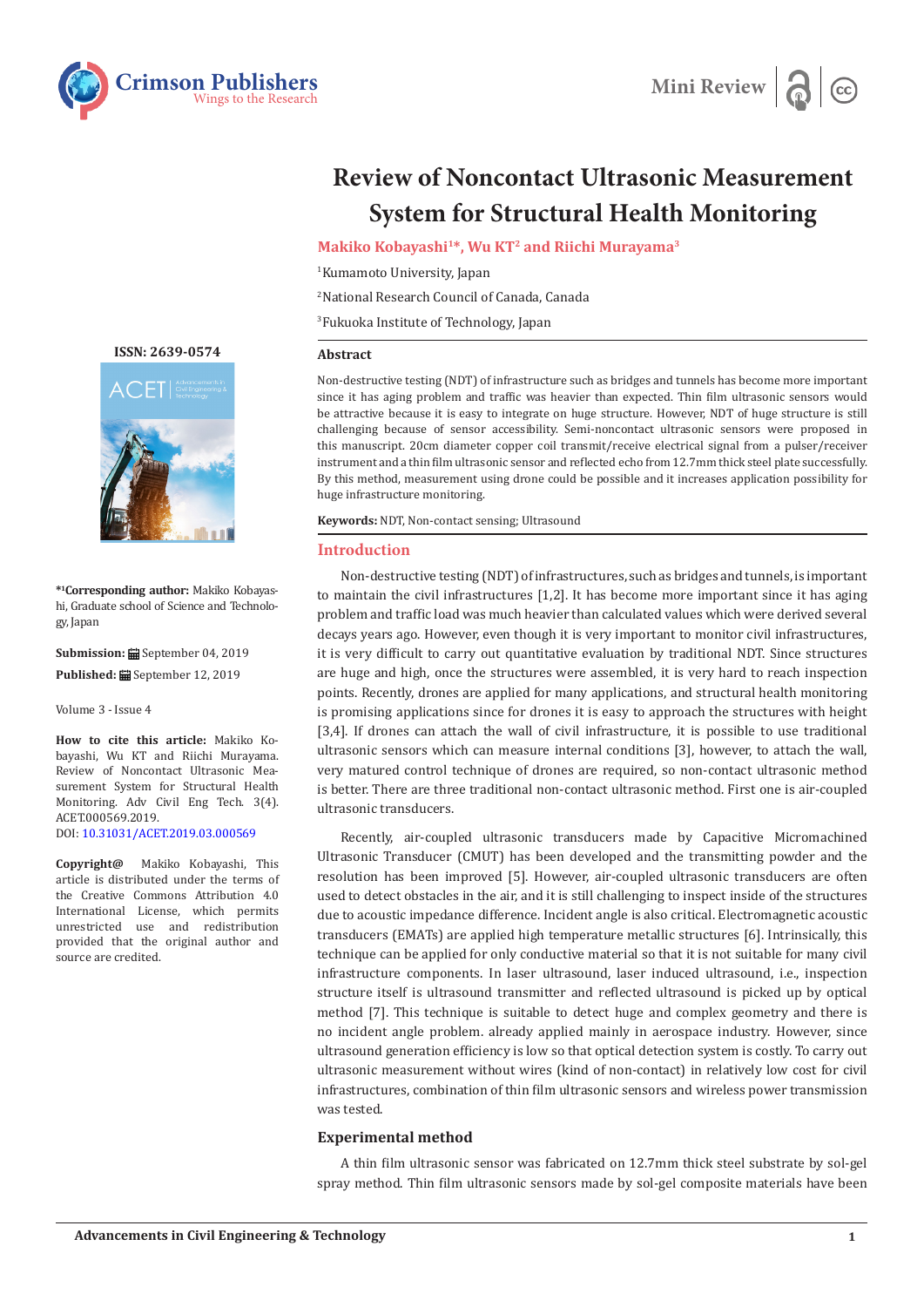developed for high temperature applications. If thin films fabricated on flexible substrate, thin film flexible ultrasonic sensors can be realized, and the sensor performance could be comparable with commercial ultrasonic transducers [8]. One of the advantages of thin film ultrasonic sensors is facility of huge structure integration as shown in Figure 1. For room temperature applications, there is no requirement of heat treatment for infrastructures so that there is no concern of thermal damage and less time consuming for sensor integration. In this experiment, lead zirconate titanate (PZT) powders and PZT sol-gel solution were used to synthesize PZT/PZT composite. Mixture of PZT powders and PZT sol-gel was sprayed on the steel block.



**Figure 1:** Thin film sensors fabricated on  $10cm \times 10cm \times 75 \mu$  m stainless steel film mounted on ~20cm×~30cm×1.9cm aluminum plate.



**Figure 2:** Experimental setup for semi-noncontact ultrasonic measurement when liftoff distance was 20cm.

After spray coating, thermal treatment was operated by an induction heating machine. Spray coating processes and thermal processes were repeated until the thin film reached the desired thickness for ultrasonic measurement. Ultrasonic sensor fabrication was accomplished after poling and top electrode fabrication. In pulse-echo mode, a pulser/receiver machine (P/R) supplied pulse voltage to piezoelectric thin film via electrodes, then piezoelectric thin film converts voltage to ultrasound. Ultrasound reflected at the bottom surface of the steel black then thin film converted returned ultrasound to electrical signal. Usually, P/R and thin film sensor are electrically connected by electrical cables. However, this electrical connection could be wireless by contactless power transmission [9]. Measurement setup is shown in Figure 2. The two

ends of one copper coil with ~20cm diameter was connected to the top electrode of thin film ultrasonic sensor. It is noted that the steel substrate serving as the bottom electrode. Another coil was connected to P/R. Then electrical power was transferred over short distances by electromagnetic induction between 0-20cm between two copper coils as shown in Figure 2.

### **Results and Discussions**

Typical examples of the received signals reflected from the bottom of the 12.7mm-thick steel substrate in Figure 3 (liftoff distance: 0cm) and Figure 4 (liftoff distance: 20cm), respectively. Time delay Td of reflected echo could be calculated as following equation;

$$
T_d = \frac{2t}{\nu}
$$

 where t and v are thickness and longitudinal velocity of the steel substrate, respectively. Since t was 12.7mm and v was material constant. Since the steel substrate material was AISI P20 steel so that v was estimated as  $\sim$  5900m/s. Therefore, according to the above-mentioned equation, Td was calculated as  $\sim$ 4.3  $\mu$  s and it was reasonably agreed with periodical electrical signal peak time difference after  $\sim$  5  $\mu$  s in Figure 3 & 4. It seems that electrical power transmission for ultrasonic measurement in pulse-echo mode was successfully operated with 20cm distance. As liftoff distance increased, signal quality decreased. It could be solved by using alternative wireless power transmission method, such as resonant inductive coupling. Further research is required for semi-contact ultrasonic measurements using drones.



**Figure 3:** Examples of ultrasonic measurement result when liftoff = 0cm.